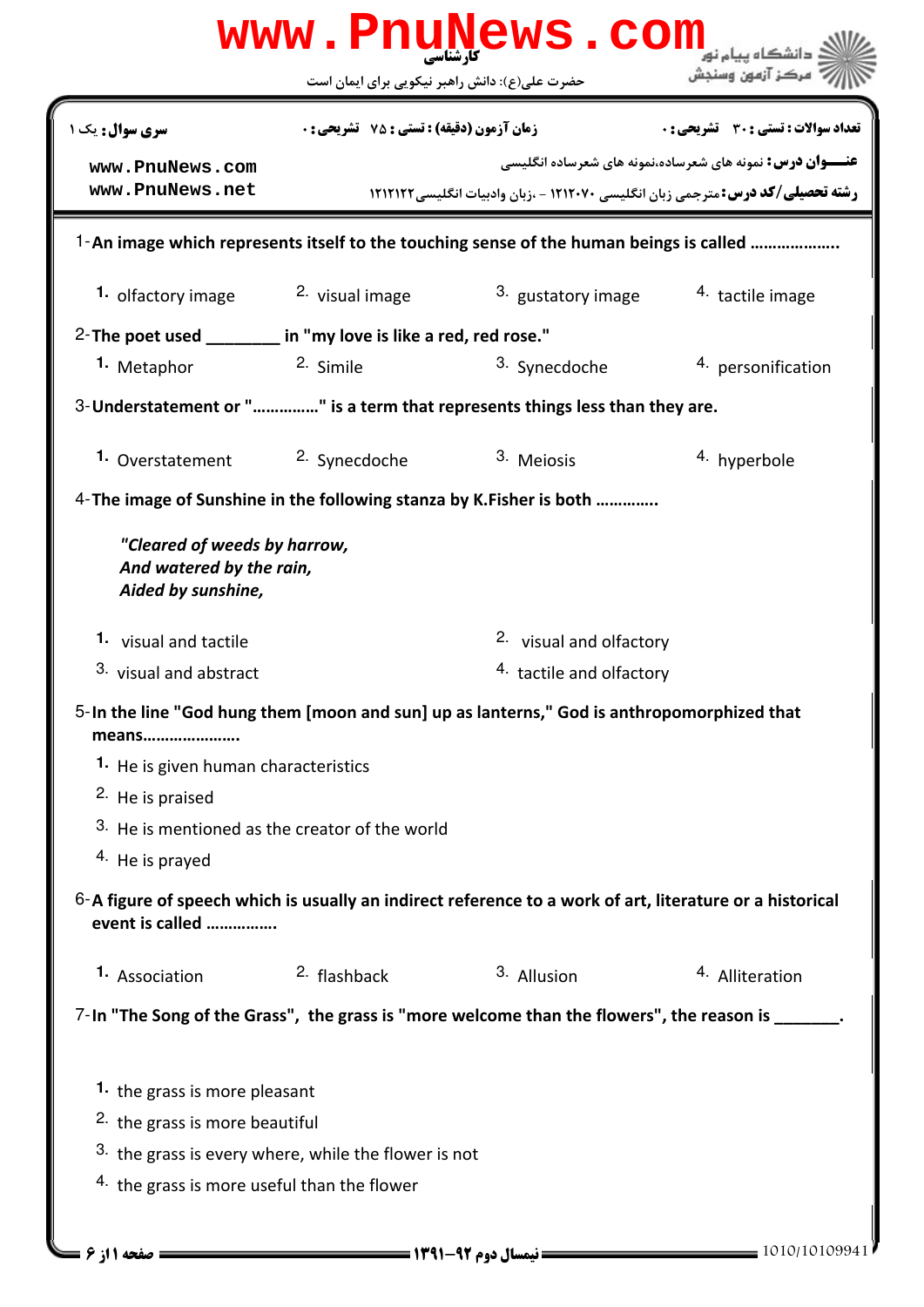| www.PnuNews.com                                                                                                                                                                                                                                                                                                                                 |                                                  |                                                                                                   |                                                                                                                                                           |
|-------------------------------------------------------------------------------------------------------------------------------------------------------------------------------------------------------------------------------------------------------------------------------------------------------------------------------------------------|--------------------------------------------------|---------------------------------------------------------------------------------------------------|-----------------------------------------------------------------------------------------------------------------------------------------------------------|
|                                                                                                                                                                                                                                                                                                                                                 |                                                  | حضرت علی(ع): دانش راهبر نیکویی برای ایمان است                                                     |                                                                                                                                                           |
| <b>سری سوال :</b> یک ۱                                                                                                                                                                                                                                                                                                                          | <b>زمان آزمون (دقیقه) : تستی : 75 تشریحی : 0</b> |                                                                                                   | تعداد سوالات : تستي : 30 ٪ تشريحي : 0                                                                                                                     |
| www.PnuNews.com<br>www.PnuNews.net                                                                                                                                                                                                                                                                                                              |                                                  |                                                                                                   | <b>عنـــوان درس:</b> نمونه های شعرساده،نمونه های شعرساده انگلیسی<br><b>رشته تحصیلی/کد درس: مترجمی زبان انگلیسی ۱۲۱۲۰۷۰ - ،زبان وادبیات انگلیسی/۱۲۱۲۱۲</b> |
| 8-What figure of speech is most apparent in the following stanza?                                                                                                                                                                                                                                                                               |                                                  |                                                                                                   |                                                                                                                                                           |
| "In the morning I went<br>As rosy as morn,<br>To seek for fresh joy                                                                                                                                                                                                                                                                             |                                                  |                                                                                                   |                                                                                                                                                           |
| 1. imagery                                                                                                                                                                                                                                                                                                                                      | 2. simile                                        | 3. metaphor                                                                                       | 4. Allusion                                                                                                                                               |
| 9-An interior or inside image that can not be sensed with those five man's senses is called                                                                                                                                                                                                                                                     |                                                  |                                                                                                   |                                                                                                                                                           |
| 1. concrete image                                                                                                                                                                                                                                                                                                                               |                                                  | 2. auditory image                                                                                 |                                                                                                                                                           |
| 3. abstract image                                                                                                                                                                                                                                                                                                                               |                                                  | $4.$ audio – visual image                                                                         |                                                                                                                                                           |
| 10-"Is the moon tired? She looks so pale<br>Within her misty veil;"                                                                                                                                                                                                                                                                             |                                                  |                                                                                                   |                                                                                                                                                           |
|                                                                                                                                                                                                                                                                                                                                                 |                                                  |                                                                                                   |                                                                                                                                                           |
|                                                                                                                                                                                                                                                                                                                                                 |                                                  | In the above lines of "Is the Moon Tired?" by Christina Rossetti, "pale" is closest in meaning to |                                                                                                                                                           |
| 1. florid                                                                                                                                                                                                                                                                                                                                       | 2. faded                                         | 3. flushed                                                                                        | 4. blooming                                                                                                                                               |
|                                                                                                                                                                                                                                                                                                                                                 |                                                  |                                                                                                   |                                                                                                                                                           |
| 1. Gentleness                                                                                                                                                                                                                                                                                                                                   |                                                  | <sup>2.</sup> Meekness                                                                            |                                                                                                                                                           |
| 3. young Innocence                                                                                                                                                                                                                                                                                                                              |                                                  | 4. Fury                                                                                           |                                                                                                                                                           |
|                                                                                                                                                                                                                                                                                                                                                 |                                                  |                                                                                                   |                                                                                                                                                           |
| 1. Jesus Christ                                                                                                                                                                                                                                                                                                                                 | $2.$ Lamb                                        | $3.$ God                                                                                          | <sup>4.</sup> Shepherd                                                                                                                                    |
|                                                                                                                                                                                                                                                                                                                                                 |                                                  |                                                                                                   | 13-Study the following stanza of "The Owl" by Edward Thomas and answer questions no. 13 and 14:                                                           |
| 11-In western literature, lamb symbolizes all the followings except<br>12- The speaker of William Blake's poem in "The lamb" is familiarized with  in name.<br>Then at the inn I had food, fire, and rest,<br>Knowing how hungry, cold and tired was I.<br>All of the night was quite barred out except<br>An owl's cry, a most melancholy cry. |                                                  |                                                                                                   |                                                                                                                                                           |
| Find the wrong statement about the above stanza.                                                                                                                                                                                                                                                                                                |                                                  |                                                                                                   |                                                                                                                                                           |
| 1. Fire represents visual imagery                                                                                                                                                                                                                                                                                                               |                                                  |                                                                                                   | 2. Cold represents gustatory imagery.                                                                                                                     |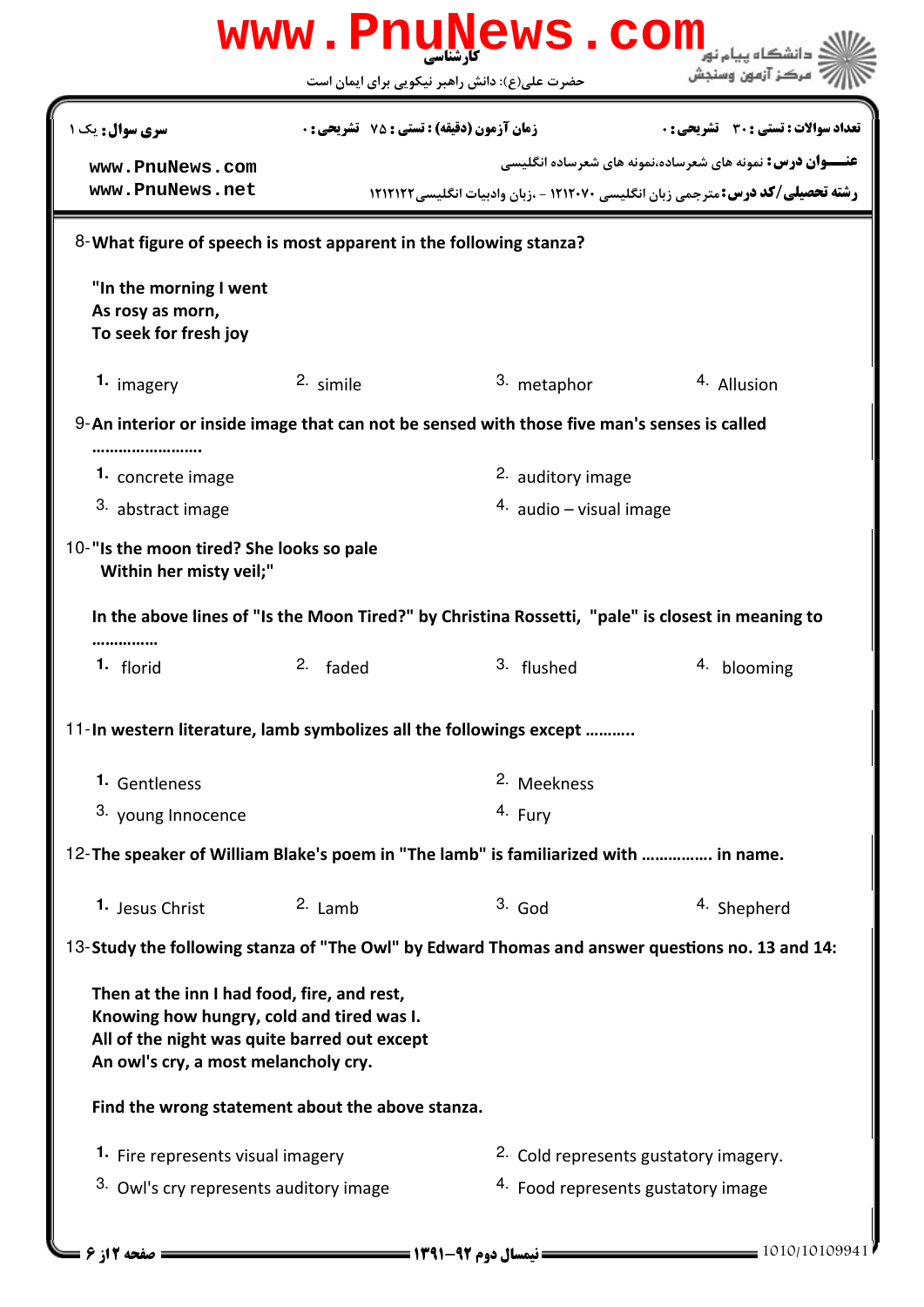| www.PnuNews.com<br>دانشگاه بیام نو <mark>ر</mark>                                               |                                                    |                                         |                                                                                                                                                     |  |
|-------------------------------------------------------------------------------------------------|----------------------------------------------------|-----------------------------------------|-----------------------------------------------------------------------------------------------------------------------------------------------------|--|
|                                                                                                 | حضرت علی(ع): دانش راهبر نیکویی برای ایمان است      |                                         | ' مرڪز آزمون وسنڊش                                                                                                                                  |  |
| سری سوال: یک ۱                                                                                  | <b>زمان آزمون (دقیقه) : تستی : 75 ٪ تشریحی : 0</b> |                                         | <b>تعداد سوالات : تستي : 30 ٪ تشريحي : 0</b>                                                                                                        |  |
| www.PnuNews.com<br>www.PnuNews.net                                                              |                                                    |                                         | <b>عنـــوان درس:</b> نمونه های شعرساده،نمونه های شعرساده انگلیسی<br>رشته تحصیلی/کد درس: مترجمی زبان انگلیسی ۱۲۱۲۰۷۰ - ،زبان وادبیات انگلیسی ۱۲۱۲۱۲۲ |  |
| 14-What does "barred out" mean?                                                                 |                                                    |                                         |                                                                                                                                                     |  |
| 1. set apart                                                                                    | <sup>2.</sup> take off                             | 3. Shut out                             | 4. confined                                                                                                                                         |  |
| 15-Edward Thomas' poem, "The Owl," is                                                           |                                                    |                                         |                                                                                                                                                     |  |
| 1. A sympathy for the poor                                                                      |                                                    | <sup>2</sup> A criticism of the wealthy |                                                                                                                                                     |  |
| 3. A sympathy for the owl                                                                       |                                                    | <sup>4</sup> A criticism of the owl     |                                                                                                                                                     |  |
| 16-What figure of speech is in the line "The moonsits and smiles on the night"?                 |                                                    |                                         |                                                                                                                                                     |  |
| 1. simile                                                                                       | 2. synecdoche                                      | 3. overstatement                        | 4. personification                                                                                                                                  |  |
| 17-In the following lines,  and  are rhymed.                                                    |                                                    |                                         |                                                                                                                                                     |  |
| "Oh where have you been all the day<br>That you have been so long away?"                        |                                                    |                                         |                                                                                                                                                     |  |
| 1. $you - you$                                                                                  | 2. day-away                                        | $3.$ where $-$ that                     | $4.$ been – been                                                                                                                                    |  |
| 18-In "lamb" by William Blake, the poet used                                                    |                                                    | allusion.                               |                                                                                                                                                     |  |
| <sup>1</sup> historical                                                                         | <sup>2.</sup> religious                            | 3. political                            | 4. literal                                                                                                                                          |  |
| 19-A group of verse lines that form a section of a poem and shares the same structure is called |                                                    |                                         |                                                                                                                                                     |  |
| 1. Patten                                                                                       | 2. Stanza                                          | 3. Couplet                              | 4. Quartet                                                                                                                                          |  |
| 20- The statement in which the implicit meaning differs from what is expressd is _______.       |                                                    |                                         |                                                                                                                                                     |  |
| 1. abstract imagery                                                                             |                                                    | 2. metaphor                             |                                                                                                                                                     |  |
| 3. irony                                                                                        |                                                    | 4. personification                      |                                                                                                                                                     |  |
| 21-Find the true statement about the following two lines of "Richard Cory".                     |                                                    |                                         |                                                                                                                                                     |  |
| "He [Richard Cory] was a gentleman from sole to crown,<br>Clean favored and imperially slim"    |                                                    |                                         |                                                                                                                                                     |  |
| 1. the speaker of the poem is a poor worker                                                     |                                                    |                                         |                                                                                                                                                     |  |
| <sup>2.</sup> These two lines express the writer's characteristics                              |                                                    |                                         |                                                                                                                                                     |  |
| 3. The speaker of the poem is Richard Cory.                                                     |                                                    |                                         |                                                                                                                                                     |  |
| 4. He is rather a fat man                                                                       |                                                    |                                         |                                                                                                                                                     |  |
|                                                                                                 |                                                    |                                         |                                                                                                                                                     |  |
|                                                                                                 |                                                    |                                         |                                                                                                                                                     |  |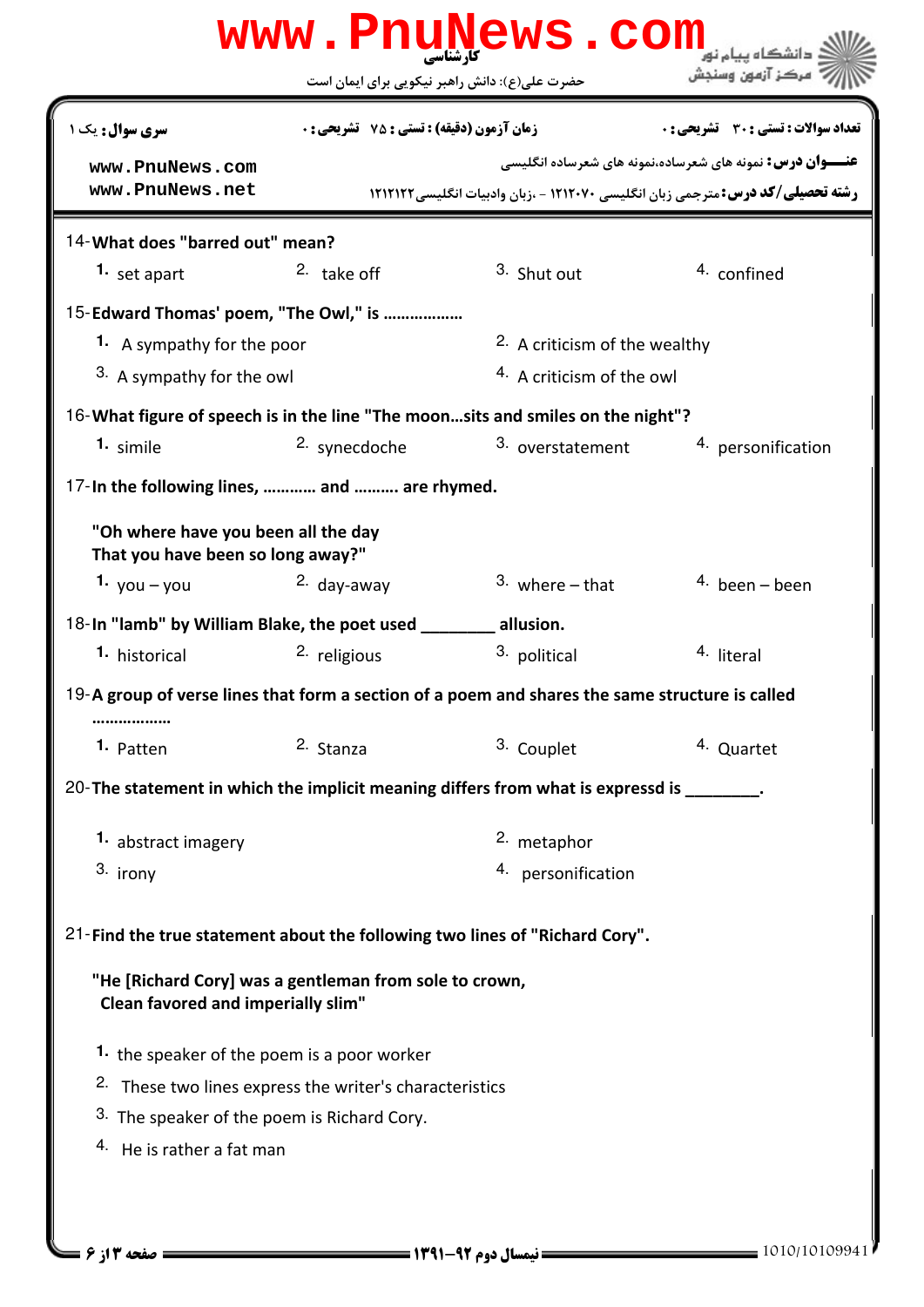|                                                                                                                                                 | www.PnuNews.com                                                                                    |                                                                                 |  |  |
|-------------------------------------------------------------------------------------------------------------------------------------------------|----------------------------------------------------------------------------------------------------|---------------------------------------------------------------------------------|--|--|
|                                                                                                                                                 | حضرت علی(ع): دانش راهبر نیکویی برای ایمان است                                                      | مركز آزمون وسنجش                                                                |  |  |
| <b>سری سوال :</b> یک ۱                                                                                                                          | زمان آزمون (دقیقه) : تستی : 75 ٪ تشریحی : 0                                                        | تعداد سوالات : تستي : 30 - تشريحي : 0                                           |  |  |
| www.PnuNews.com                                                                                                                                 |                                                                                                    | <b>عنـــوان درس:</b> نمونه های شعرساده،نمونه های شعرساده انگلیسی                |  |  |
| www.PnuNews.net                                                                                                                                 |                                                                                                    | رشته تحصیلی/کد درس: مترجمی زبان انگلیسی ۱۲۱۲۰۷۰ - ،زبان وادبیات انگلیسی ۱۲۱۲۱۲۲ |  |  |
|                                                                                                                                                 | 22-Siegfried Sassoon's Poem, "In Barracks", is a piece of literature about emotional reflection on |                                                                                 |  |  |
| 1. the state of life of soldiers in winter.                                                                                                     |                                                                                                    |                                                                                 |  |  |
|                                                                                                                                                 | <sup>2.</sup> the merry time of the soldiers after peace treaty.                                   |                                                                                 |  |  |
| 3. the sad memories of the poet in his solitude                                                                                                 |                                                                                                    |                                                                                 |  |  |
| <sup>4</sup> fate of the writer                                                                                                                 |                                                                                                    |                                                                                 |  |  |
|                                                                                                                                                 | 23- What is the rhythmic pattern of the following two lines from "The Cool Web" by Robert Graves?  |                                                                                 |  |  |
| "Children are dumb to say how hot the day is<br>How hot the scent is from the summer rose"                                                      |                                                                                                    |                                                                                 |  |  |
| 1. Iambic pentameter                                                                                                                            | <sup>2.</sup> Trochaic                                                                             |                                                                                 |  |  |
| 3. Spondee                                                                                                                                      | <sup>4.</sup> Iambic tetra meter                                                                   |                                                                                 |  |  |
| 24- What should the word "Brininess" in the following line mean?<br>"We grow sea – green at last and coldly die<br>in brininess and volubility" |                                                                                                    |                                                                                 |  |  |
| 1. Saltiness                                                                                                                                    | 2. shininess                                                                                       |                                                                                 |  |  |
| 3. full of enthusiasm                                                                                                                           | <sup>4.</sup> lucidity                                                                             |                                                                                 |  |  |
|                                                                                                                                                 | 25-The theme of Sylvia Plath's poem, "The Mirror," is                                              |                                                                                 |  |  |
| 1. Youth and sincerity.                                                                                                                         | <sup>2.</sup> Aging and death                                                                      |                                                                                 |  |  |
| 3. The Poet's death                                                                                                                             | 4. exactness                                                                                       |                                                                                 |  |  |
| is Too Much with Us".                                                                                                                           | 26-Find the wrong statement about the following gods to which Wordsworth refers in his "The World  |                                                                                 |  |  |
|                                                                                                                                                 | 1. "Proteus" in odyssey is the "god of the underworld".                                            |                                                                                 |  |  |
| <sup>2.</sup> "Poseidon" is the god of the sea                                                                                                  |                                                                                                    |                                                                                 |  |  |
|                                                                                                                                                 | 3. "Triton" refers to a sea deity represented blowing on a conch shell                             |                                                                                 |  |  |
|                                                                                                                                                 | 4. "Proteus" often lived on the island of the Egyptian Pharos near the Nile River                  |                                                                                 |  |  |
|                                                                                                                                                 |                                                                                                    |                                                                                 |  |  |
|                                                                                                                                                 |                                                                                                    |                                                                                 |  |  |
|                                                                                                                                                 |                                                                                                    |                                                                                 |  |  |
|                                                                                                                                                 |                                                                                                    |                                                                                 |  |  |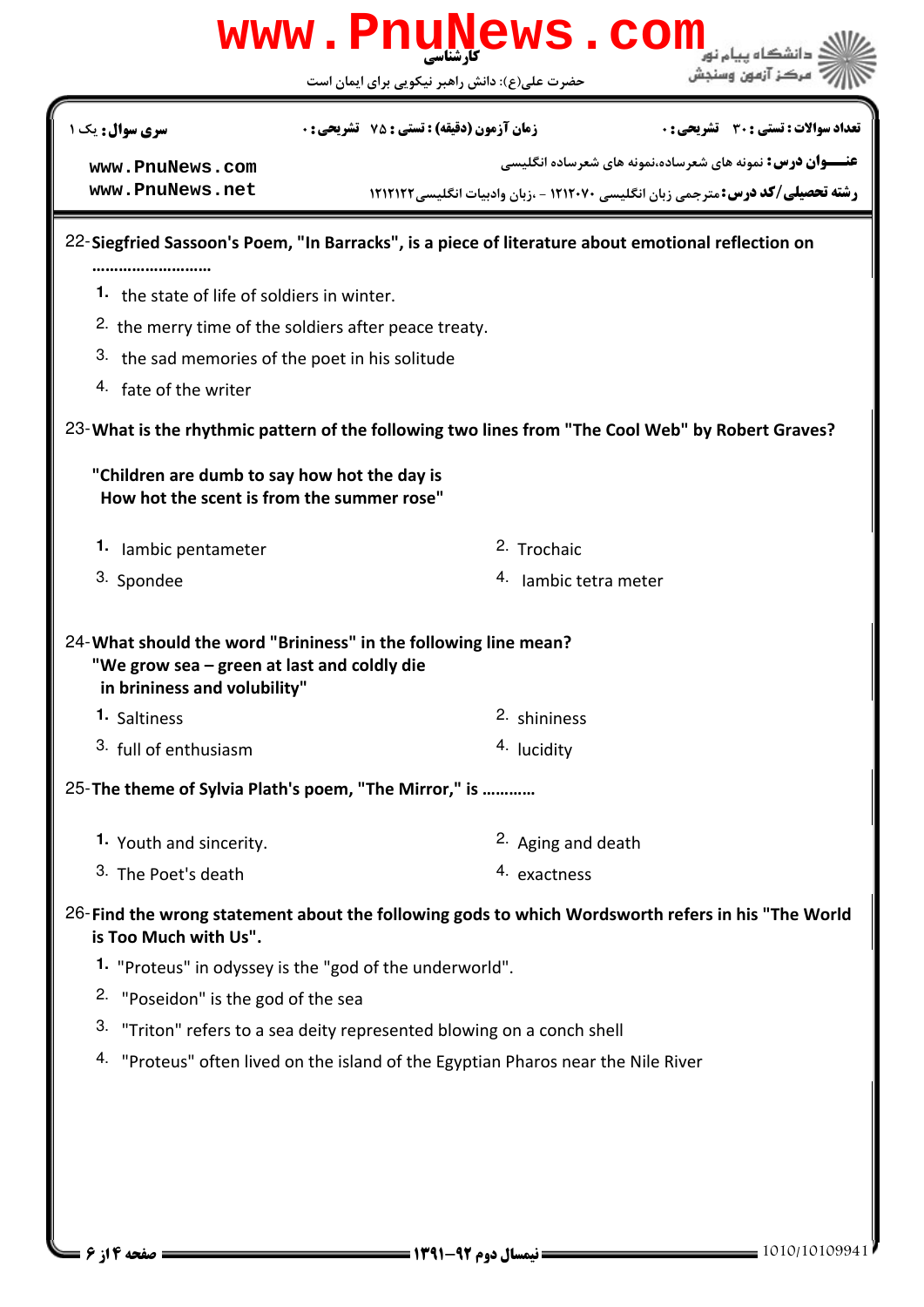| www.PnuNews.com<br>دانشگاه پيام نور<br>مركز آزمون وسنجش<br>حضرت علي(ع): دانش راهبر نيكويي براي ايمان است |                                                    |  |                                                                                        |
|----------------------------------------------------------------------------------------------------------|----------------------------------------------------|--|----------------------------------------------------------------------------------------|
| سری سوال : یک ۱                                                                                          | <b>زمان آزمون (دقیقه) : تستی : 75 ٪ تشریحی : 0</b> |  | <b>تعداد سوالات : تستی : 30 ٪ تشریحی : 0</b>                                           |
| www.PnuNews.com                                                                                          |                                                    |  | <b>عنـــوان درس:</b> نمونه های شعرساده،نمونه های شعرساده انگلیسی                       |
| www.PnuNews.net                                                                                          |                                                    |  | <b>رشته تحصیلی/کد درس:</b> مترجمی زبان انگلیسی ۱۲۱۲۰۷۰ - ،زبان وادبیات انگلیسی ۱۲۱۲۱۲۲ |
| Study the Following poem and answer questions No.27, 28, 29, 30.                                         |                                                    |  |                                                                                        |
| "Had he and I but met                                                                                    |                                                    |  |                                                                                        |
| By some old ancient inn,                                                                                 |                                                    |  |                                                                                        |
| We should have sat us down to wet                                                                        |                                                    |  |                                                                                        |
| Right many a nipperkin!                                                                                  |                                                    |  |                                                                                        |
| "But ranged as infantry,                                                                                 |                                                    |  |                                                                                        |
| And staring face to face,                                                                                |                                                    |  |                                                                                        |
| I shot at him and he at me,                                                                              |                                                    |  |                                                                                        |
|                                                                                                          |                                                    |  |                                                                                        |

27-In "The Man He Killed" by Thomas Hardy, Who is the speaker of the poem?  $2.$  The man who was killed  $3.$  A soldier who killed another soldier  $4.$  An unspecified narrator 1. The poet And killed him in his place. "I shot him dead because – Because he was my foe, Just so – my foe of course he was; That's clear enough; although "He thought he'd 'list perhaps, Off-hand like – just as  $I -$ Was out of work – had sold his traps – No other reason why. "Yes; quaint and curious war is! You shoot a fellow down You'd treat if met where any bar is,  $28$ - In the following stanza of "The Man He Killed" by Thomas Hardy, the narrator and the other person he talks about ……………. "Had he and I but met/By some old ancient inn,/We should have sat us down to wet/Right many a nipperkin" 1. have previously been familiar **1.** 2. do not know each other <sup>3.</sup> there is enmity between them  $\frac{4}{1}$  are relatives 29-The title of the following poem is ............... "And I have known the arms already, known them all-/Arms that are braceleted and white and bare" 2. Portrait of a Lady 4. The Love Song of J. Alfred Prufrock **1.** The Man He Killed 3. Mirror